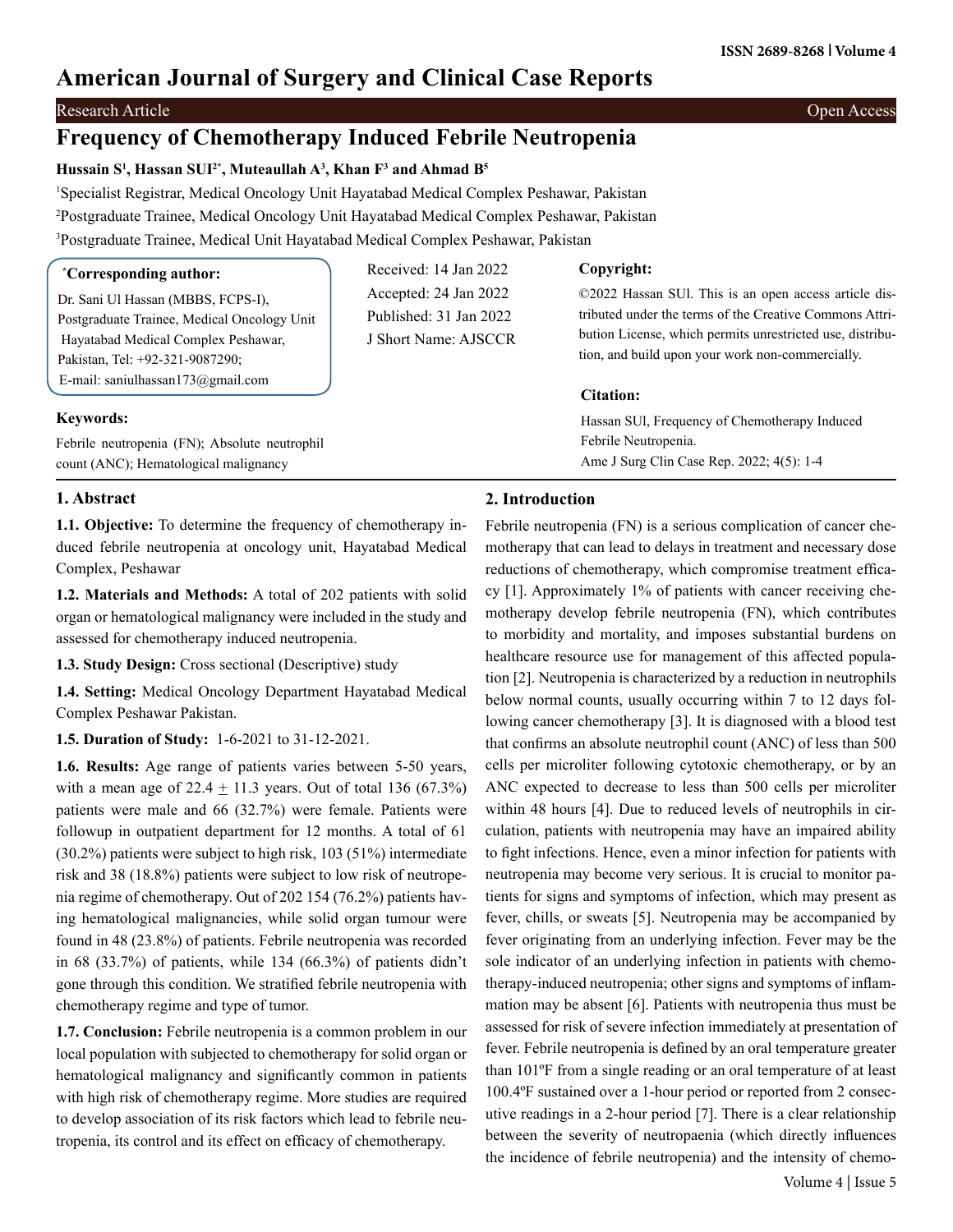#### ajsccr.org 2

therapy. Currently, the different regimens are classified as producing a high risk  $(20\%)$ , an intermediate risk  $(10\% - 20\%)$  or a low risk (<10%) of febrile neutropenia [8]. In one study Chemotherapy induced neutropenia occurred in 147 (50.5%) patients over 378 (23.4%) chemotherapy cycles. Febrile neutropenia occurred in 20 (6.9%) patients over 25 (1.5%) cycles [9]. Another study revealed that febrile neutropenia (FN) episodes occurred more frequently in patients with solid tumors (57%) than those suffering from hematological malignancies and were associated more with Gram-negative bacteria infections (56.25%). However, the morality level between the two types of patient was not significantly different (14% vs. 12.5%) [10].

The present study is designed to determine the frequency of chemotherapy induced febrile neutropenia in patients receiving cancer chemotherapy at our hospital. The idea behind doing this study came into our mind by doing through literature search and observing the febrile neutropenia being the most common and most neglected problem in cancer chemotherapy patients. Moreover, the exact burden of febrile neutropenia is not known in our population due to lack of local evidence and if not treated in time, it has adverse consequences in addition to other effects of chemotherapy itself. This study will give us local magnitude of the problem and based upon results of this study, we will be able to suggest future research and policy recommendations for the control of febrile neutropenia with chemotherapy.

#### **3. Materials and Methods**

**3.1. Study Design:** Cross sectional (Descriptive) study

**3.2. Setting:** Oncology Department, Hayatabad Medical Complex, Peshawar.

- **3.3. Duration of Study:** 1-6-2020 to 31-5-2021.
- **3.4. Sample Size:** Sample size is 202 patients
- **3.5. Sample Technique:** Non probability consecutive sampling
- **3.6. Inclusion Criteria:** 
	- All newly diagnosed patients of any type of cancer scheduled for chemotherapy.
	- Patients presenting with sudden onset of fever of more than 99°F.
	- Either gender
	- Age group between 5 to 50 years

# **3.7. Exclusion Criteria**

- Chronic liver disease diagnosed by history and medical records.
- History of blood transfusions in the last three months.
- History of any type of bleeding of any amount in the last three months.

#### **4. Results**

The study was conducted at Medical Oncology Department Ha-

yatabad Medical Complex Peshawar on 202 patients subjected to chemotherapy for hematological or solid organ malignancies. Age range of patients varies between 5-50 years, with a mean age of  $22.4 \pm 11.3$  years. Out of total 136 (67.3%) patients were male and 66 (32.7%) were female. Patients were follow up in OPD from 3- 12 months' period. Mean follow up period was  $7.3 \pm 2.6$ . A total of 61 (30.2%) patients were subject to high risk, 103 (51%) intermediate risk and 38 (18.8%) patients were subject to low risk of neutropenia regime of chemotherapy (Table 1). Out of 202 154 (76.2%) patients having hematological malignancies, while solid organ tumour were found in 48 (23.8%) of patients (Table 2). Febrile neutropenia was recorded in 68 (33.7%) of patients, while 134 (66.3%) of patients didn't gone through this condition. We stratified febrile neutropenia with chemotherapy regime and type of tumor (Table 3).

|  |  | Table 1: Type of Chemotherapy Regime (N=202) |  |  |
|--|--|----------------------------------------------|--|--|
|--|--|----------------------------------------------|--|--|

| <b>Chemotherapy Regime</b> | <b>Frequency</b> | Percent |
|----------------------------|------------------|---------|
| High risk                  | 61               | 30.2    |
| Intermediate risk          | 103              | 51      |
| Low risk                   | 38               | 18.8    |
| Total                      | 202              | 100     |

#### **Table 2:** Type of Malignancy (N=202)

| Type of Malignant Tumor   Frequency |     | Percent |
|-------------------------------------|-----|---------|
| Solid organ                         | 48  | 23.8    |
| Hematological                       | 154 | 76.2    |
| Total                               | 202 | 100     |

**Table 3:** Chemotherapy Regime and Type of Tumour Stratification

| <b>Chemotherapy Regime</b> | Febrile Neutropenia |               | P value      |
|----------------------------|---------------------|---------------|--------------|
|                            | Yes                 | No            |              |
| High risk                  | $35(57.4\%)$        | $26(42.6\%)$  | ${}_{0.001}$ |
| Intermediate risk          | 28 (27.2%)          | 75 (72.8%)    |              |
| Low risk                   | $5(13.2\%)$         | 33 (86.8%)    |              |
| Total                      | 68 (33.7%)          | $134(66.3\%)$ |              |
|                            |                     |               |              |
| Type of tumor              | Febrile Neutropenia |               |              |
|                            | Yes                 | No            | 0.179        |
| Solid organ                | 20 (41.7%)          | 28 (58.3%)    |              |
| Hematological              | 48 (31.2%)          | $106(68.8\%)$ |              |
| Total                      | 68 (33.7%)          | $134(66.3\%)$ |              |

# **5. Discussion**

 Volume 4 | Issue 5 Chemotherapy induced neutropenia may be more of a problem in the safe management of chemotherapy as outpatient chemotherapy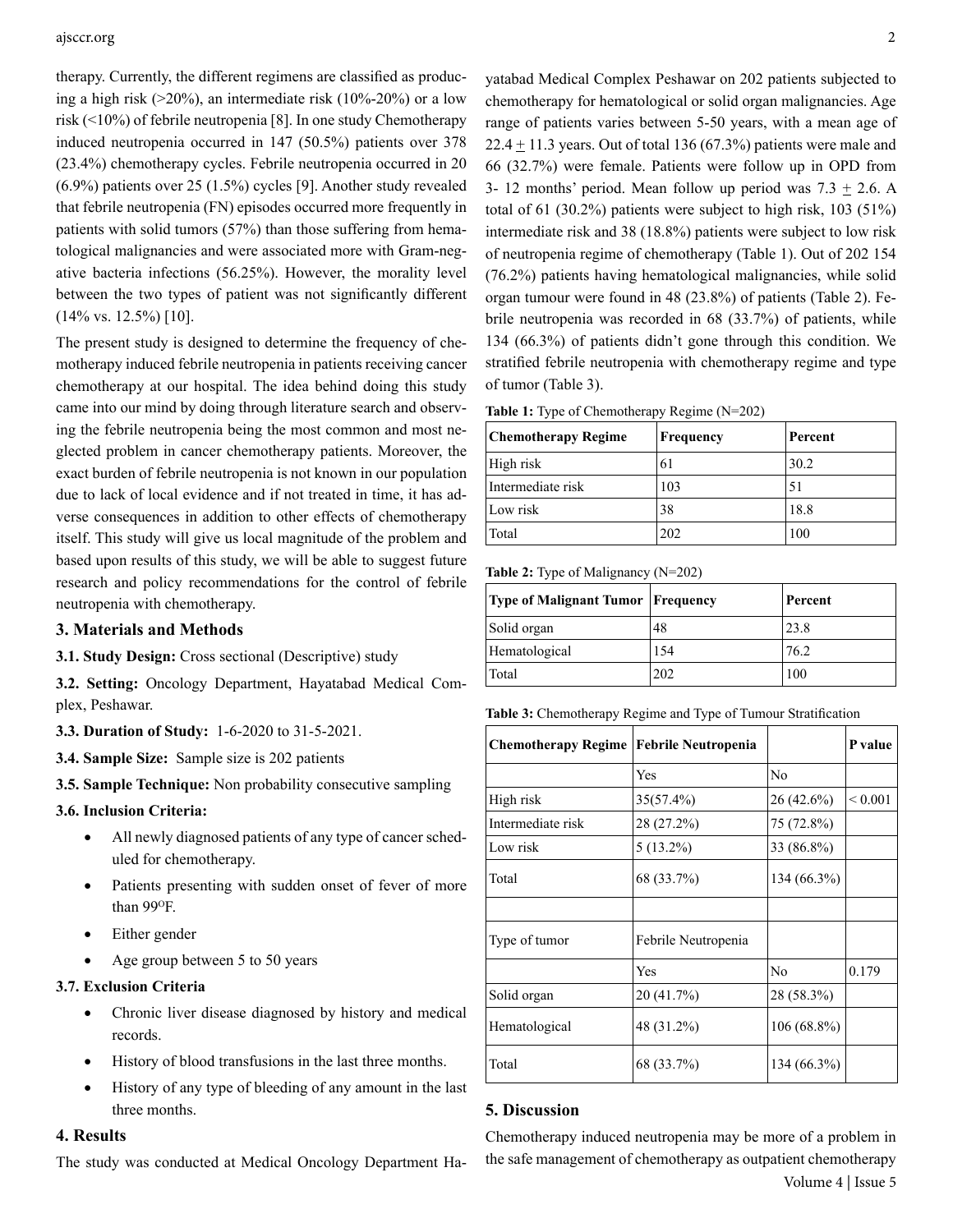#### ajsccr.org 3

is performed more frequently. Chemotherapy induced neutropenia is a known source of major stress for physicians and patients. Febrile neutropenia is a serious clinical problem [11]. In many cases G-CSFs are administered to patients with malignancy to prevent such events. International guidelines for the use of G-CSF include the ASCO recommendations update 2006, the EORTC guideline 2010, and the NCCN guideline update 2011 [12]. Although these guidelines differ from each other slightly, including the definition or risk factors of febrile neutropenia, the clinical benefits of G-CSF use are evident in specific chemotherapy, with a threshold rate of febrile neutropenia of 20%. Identification of risk factors for febrile neutropenia may be important for the safe management of chemotherapy-induced neutropenia without the unnecessary use of G-CSFs. In our study chemotherapy induced neutropenia occurred in 33.7% of patients. The reported incidence of chemotherapy induced neutropenia varies widely. Smith et al reported chemotherapy induced neutropenia in 6–50% of patients depending on the cancer type, disease staging, patient functional status, and chemotherapy regimen [13]. Laskey et al reported that chemotherapy-induced neutropenia was observed in 43% of patients with ovarian cancer during primary chemotherapy l [14]. Shama et al reported febrile neutropenia in 12% patients with epithelial ovarian cancer during first line adjuvant chemotherapy and concluded that the rate of febrile neutropenia was higher than reported previously [15]. Laskey et al reported febrile neutropenia in 7% of patients with ovarian cancer during primary chemotherapy. In these reports febrile neutropenia occurred frequently in early cycles particularly after cycle 1. Okera et al reported that 50% of all episodes of febrile neutropenia occurred at or near the initiation of chemotherapy courses (cycles 1 and 2) in patients with solid tumors. Shama et al reported that 60% of febrile neutropenia cases occurred after cycle 1 in patients receiving first line adjuvant chemotherapy for epithelial ovarian cancer. In G-CSF guidelines such as the ASCO recommendations update 2006, the EORTC guideline 2010, and the NCCN guideline update 2011, poor performance status was not clearly identified as a risk factor for febrile neutropenia [16]. The National Chemotherapy Advisory Group (NCAG) recommendation ensures that patients receive antibiotics within 1 h of presentation (door-to needle) [17]. Mc Meekin et al reported that the source of fever was unexplained by examination or cultures in 56% of episodes in patients with gynecologic oncology [18]. Shama et al reported positive cultures in 47% of patients receiving first line adjuvant chemotherapy for epithelial ovarian cancer.

The development of myelosuppression during chemotherapy is influenced by the demographics of the patients (age, gender, and comorbidities), cancer types, stages, and characteristics of the chemotherapy regimen used. Higher incidence of chemotherapy induced febrile neutropenia (CIFN) was exhibited in the age group > 32 years. There is a clear relationship between the severity of neutropaenia (which directly influences the incidence of febrile neutropenia) and the intensity of chemotherapy. Currently, the different regimens are classified as producing a high risk (>20%), an intermediate risk  $(10\% - 20\%)$  or a low risk  $(\leq 10\%)$  of febrile neutropenia. The causative organisms including either bacteria, fungi or viruses. The bacteria Gram positive (currently dominating) and Gram negative (Dominant in the 1970s), are usually the main microorganisms responsible for febrile neutropenia and cause complicated infections. Although the morbidity and mortality rates of febrile neutropenia have decreased over the years due to use of proper antibiotic treatment, preventive measures and use the standard risk management plan as per guidelines but it is still one of oncological emergency. Febrile neutropenia is responsible for considerable morbidity as 20%-30% of patient's present complications that require in hospital management with an overall in hospital mortality of 10% [19].

The studies done on non-Hodgkin lymphoma and small cell lung cancer patients have discovered that female gender is prone to develop febrile neutropenia or get admitted to hospital for management of febrile neutropenia [20]. In a study to determine occurrence of febrile neutropenia in patients receiving chemotherapy, the risk factors showed no significant difference (p -value=0.931) between two genders. Febrile neutropenia was found to be present in 30.9% of males and 39.4% of female patients in our study which was insignificant (p-value=0.230).

### **6. Conclusion**

Febrile neutropenia is a common problem in our local population with subjected to chemotherapy for solid organ or hematological malignancy and is significantly common in patients with high risk of chemotherapy regime. More studies are required to develop association of its risk factors which lead to febrile neutropenia, its control and effect on efficacy of chemotherapy.

# **References**

- 1. [Klastersky J, De Naurois J, Rolston K. Management of febrile neu](https://pubmed.ncbi.nlm.nih.gov/27664247/)[tropaenia: ESMO Clinical Practice Guidelines. Ann Oncol. 2016;](https://pubmed.ncbi.nlm.nih.gov/27664247/)  [27\(5\): 111-118.](https://pubmed.ncbi.nlm.nih.gov/27664247/)
- 2. [Freifeld AG, Bow EJ, Sepkowitz KA. Clinical practice guideline for](https://pubmed.ncbi.nlm.nih.gov/21258094/)  [the use of antimicrobial agents in neutropenic patients with cancer:](https://pubmed.ncbi.nlm.nih.gov/21258094/) [2010 update by the Infectious Diseases Society of America. Clin](https://pubmed.ncbi.nlm.nih.gov/21258094/) [Infect Dis. 2011; 52\(4\): 56-93.](https://pubmed.ncbi.nlm.nih.gov/21258094/)
- 3. Llamas RM, Acosta ME, Silva JD. Management of febrile neutropenia in pediatric cancer patients. J Pediatr Neonatal Care. 2019; 9(1): 22-26.
- 4. [Mehta HM, Malandra M, Corey SJ. G-CSF and GM-CSF in neutro](https://pubmed.ncbi.nlm.nih.gov/26254266/)[penia. J Immunol. 2015; 195\(4\): 1341-1349.](https://pubmed.ncbi.nlm.nih.gov/26254266/)
- 5. [Zecha JA, Raber-Durlacher JE, Laheij AM, Westermann AM,](https://pubmed.ncbi.nlm.nih.gov/31222393/)  [Epstein JB, De Lange J. The impact of the oral cavity in febrile](https://pubmed.ncbi.nlm.nih.gov/31222393/) [neutropenia and infectious complications in patients treated with](https://pubmed.ncbi.nlm.nih.gov/31222393/) [myelosuppressive chemotherapy. Supp Care Canc. 2019; 27\(10\):](https://pubmed.ncbi.nlm.nih.gov/31222393/) [3667-3679.](https://pubmed.ncbi.nlm.nih.gov/31222393/)